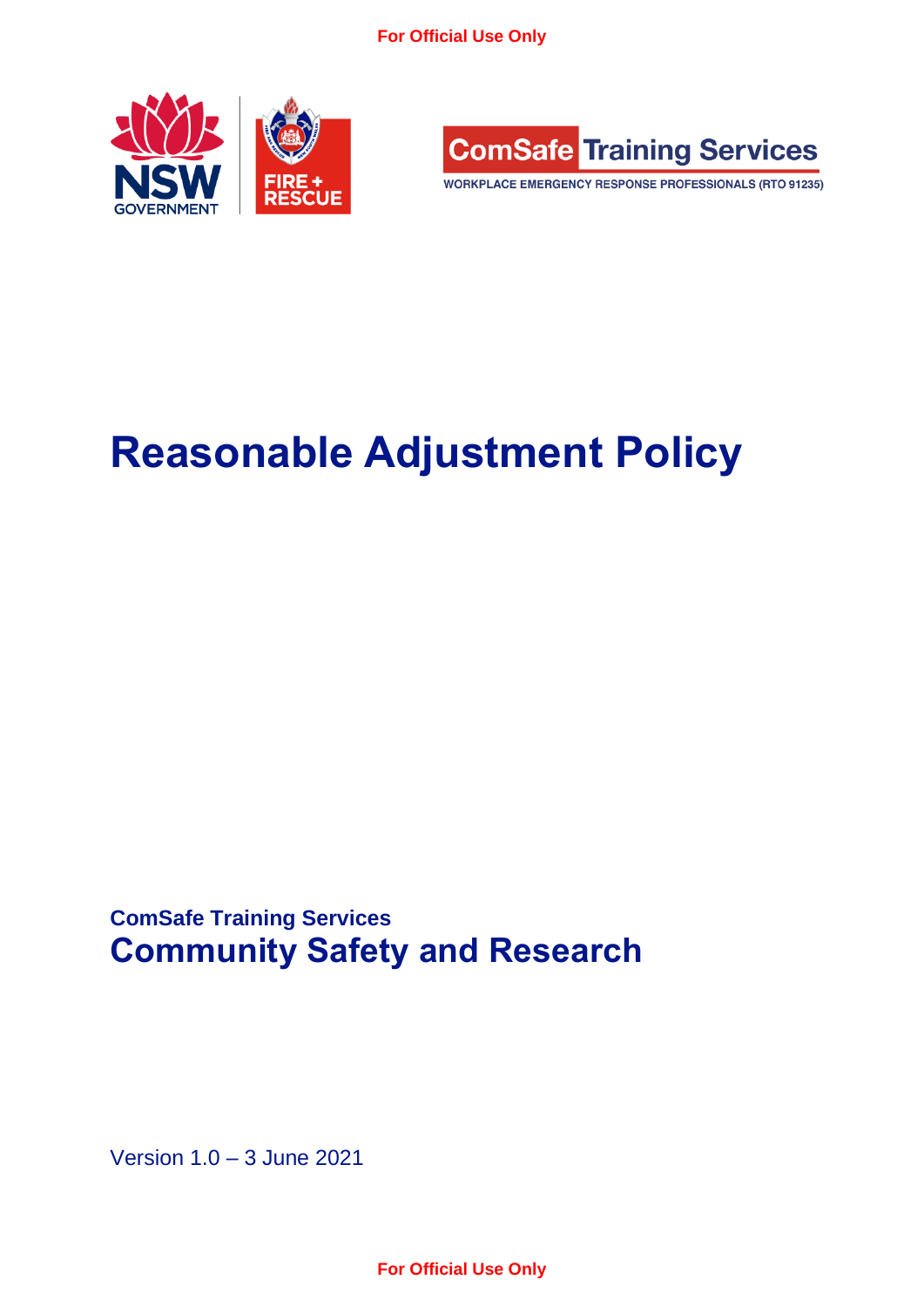## **Contents**

| $\overline{1}$   |     |  |  |  |
|------------------|-----|--|--|--|
| $\mathbf 2$      |     |  |  |  |
| 3                |     |  |  |  |
|                  |     |  |  |  |
| $\boldsymbol{4}$ |     |  |  |  |
| 5                |     |  |  |  |
| 6                |     |  |  |  |
| $\overline{7}$   |     |  |  |  |
| 8                |     |  |  |  |
|                  | 8.1 |  |  |  |
|                  | 8.2 |  |  |  |
|                  | 8.3 |  |  |  |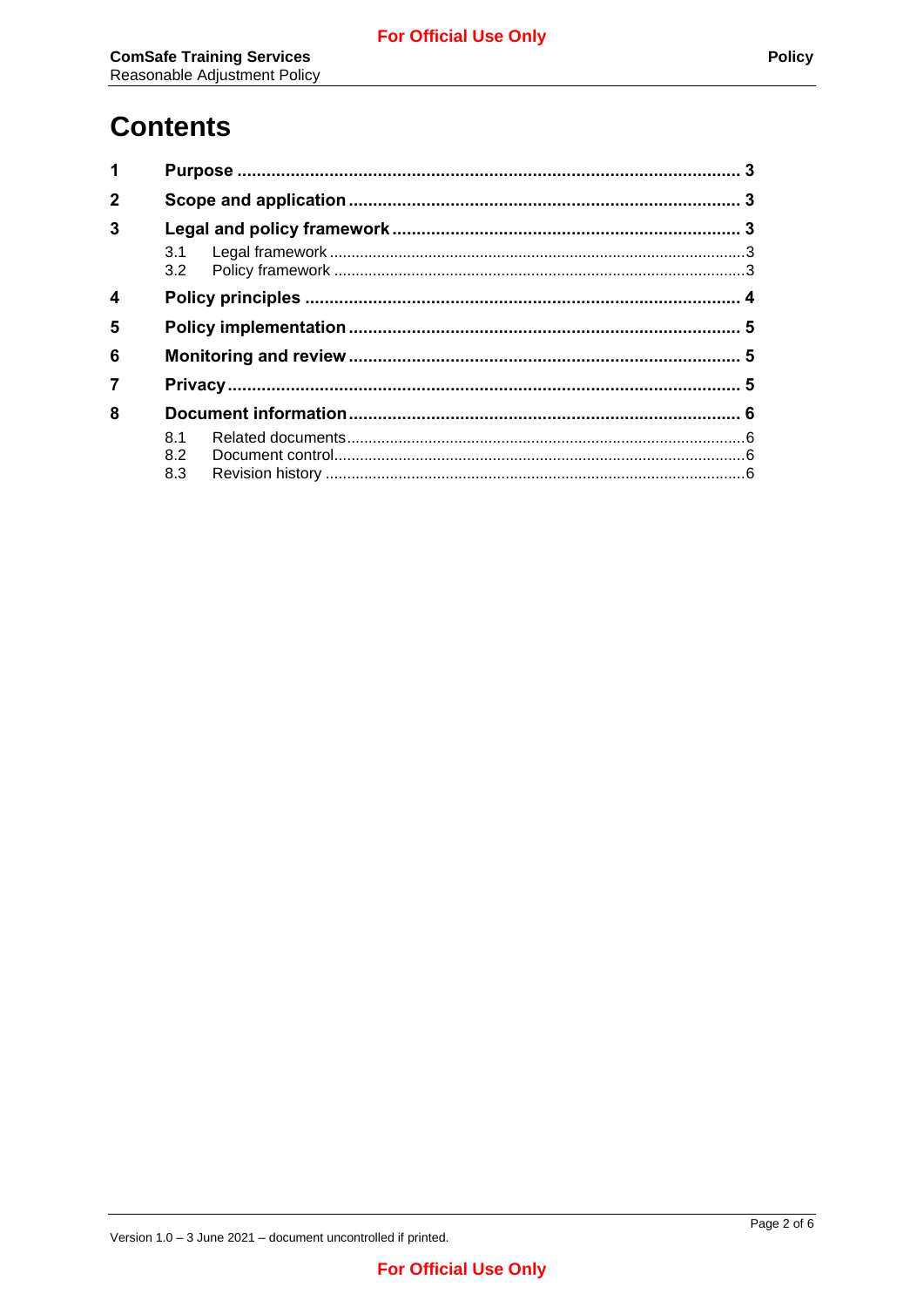#### <span id="page-2-0"></span>**1 Purpose**

The purpose of this policy is to ensure students with a disability are provided with the same learning opportunities and the same opportunity to perform and complete assessments as those without a disability, while maintaining the quality of the Training Program through the use of a Reasonable Adjustment.

### <span id="page-2-1"></span>**2 Scope and application**

This policy applies to all students entering into an accredited training program with ComSafe Training Services (RTO 91235). This does not apply to non-accredited training.

## <span id="page-2-2"></span>**3 Legal and policy framework**

#### <span id="page-2-3"></span>**3.1 Legal framework**

- National Vocational Education and Training Regulator Act 2011 (Cth)
- Standards for RTOs 2015
- Commonwealth Disability Discrimination Act 1992
- Commonwealth Disability Standards for Education 2005
- Privacy Act 1988
- NSW State Records Act

#### <span id="page-2-4"></span>**3.2 Policy framework**

The Disability Discrimination Act (1992) requires educational institutions to put in place actions to help ensure equal opportunity for people with a disability. Under the Disability Standards for Education 2005, education providers must make reasonable adjustments for people with a disability, to the maximum extent that those adjustments do not cause that education provider unjustifiable hardship. The rights of students and requirements of the RTO are summarised as:

| <b>Rights</b>                                                                                                                                          | <b>Requirements</b>                                                                                                                                                                                                                                                                                                                                                                              |
|--------------------------------------------------------------------------------------------------------------------------------------------------------|--------------------------------------------------------------------------------------------------------------------------------------------------------------------------------------------------------------------------------------------------------------------------------------------------------------------------------------------------------------------------------------------------|
| <b>Enrolment</b>                                                                                                                                       |                                                                                                                                                                                                                                                                                                                                                                                                  |
| Right to seek admission and enrol on<br>the same basis as prospective learners<br>without disability including the right to<br>reasonable adjustments. | Take reasonable steps to ensure that<br>the enrolment process is accessible.<br>Consider learners with disability in the<br>same way as learners without disability<br>when deciding to offer a place. Consult<br>with the prospective learners or their<br>associates about the effect of the<br>disability on their ability to seek<br>enrolment; and any reasonable<br>adjustments necessary. |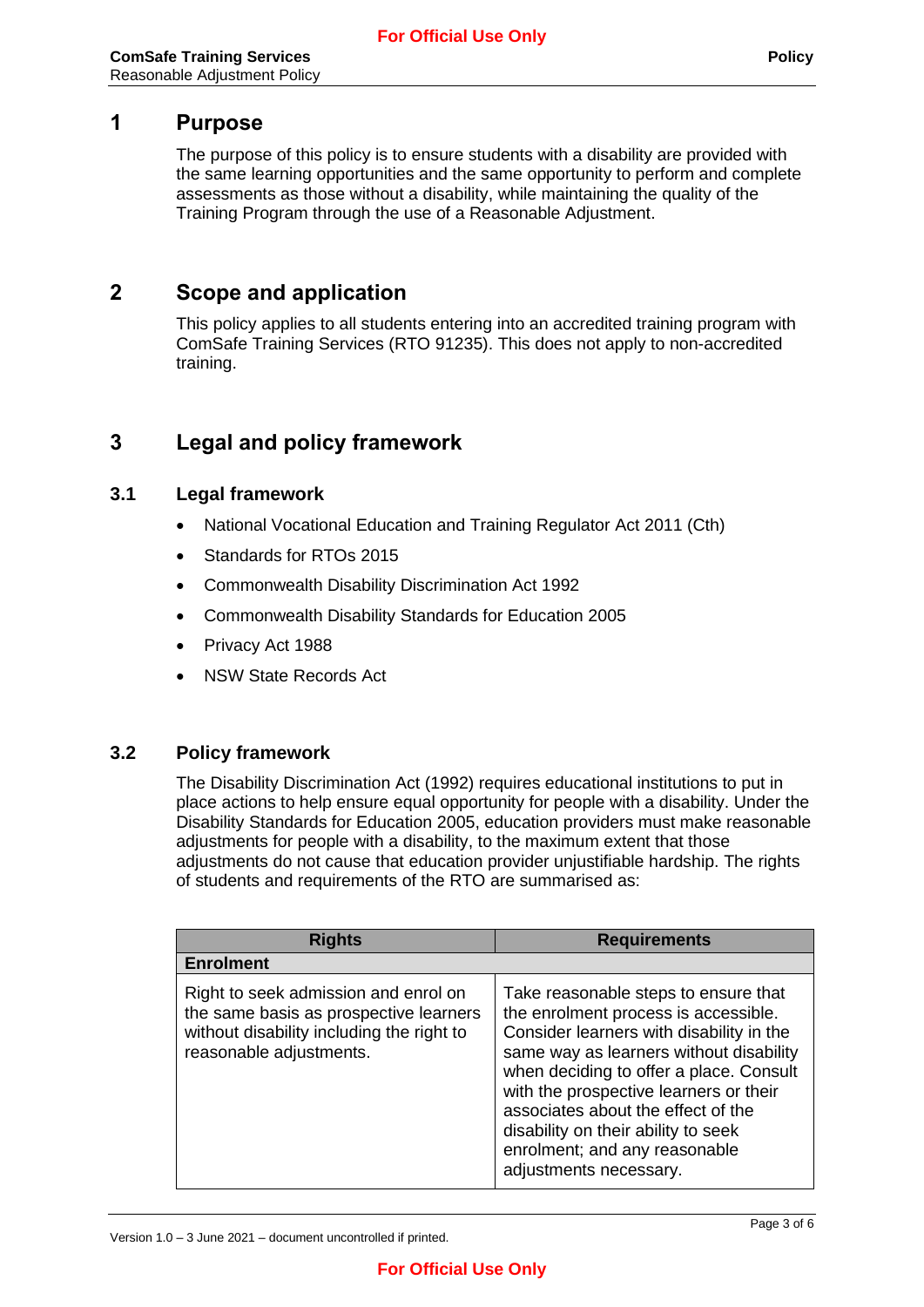| <b>Rights</b>                                                                                                                                                                                                                                                                                                          | <b>Requirements</b>                                                                                                                                                                                                                                                                                                                                         |  |  |  |  |
|------------------------------------------------------------------------------------------------------------------------------------------------------------------------------------------------------------------------------------------------------------------------------------------------------------------------|-------------------------------------------------------------------------------------------------------------------------------------------------------------------------------------------------------------------------------------------------------------------------------------------------------------------------------------------------------------|--|--|--|--|
| <b>Participation</b>                                                                                                                                                                                                                                                                                                   |                                                                                                                                                                                                                                                                                                                                                             |  |  |  |  |
| Right to access courses and programs;<br>use services and facilities; and have<br>reasonable adjustments, to ensure<br>learners with disability are able to<br>participate in education and training on<br>the same basis as learners without<br>disability.                                                           | Take reasonable steps to ensure<br>participation. Consult with the learner or<br>their associate about the effect of the<br>disability on their ability to participate.<br>Make a reasonable adjustment if<br>necessary. Repeating this process over<br>time as necessary.                                                                                  |  |  |  |  |
| Training development, accreditation and delivery                                                                                                                                                                                                                                                                       |                                                                                                                                                                                                                                                                                                                                                             |  |  |  |  |
| Right to participate in courses and<br>relevant supplementary programs that<br>are designed to develop their skills,<br>knowledge and understanding, on the<br>same basis as students without<br>disability and to have reasonable<br>adjustments to ensure they are able to<br>participate in education and training. | Enable students with disability to<br>participate in learning experiences<br>(including assessment and<br>certification). Consult with the student<br>or their associate. Take into<br>consideration whether the disability<br>affects the student's ability to<br>participate in the training experiences.                                                 |  |  |  |  |
| <b>Student support services</b>                                                                                                                                                                                                                                                                                        |                                                                                                                                                                                                                                                                                                                                                             |  |  |  |  |
| Right to access student support<br>services provided by education<br>institutions, on the same basis as<br>learners without disability. Students<br>with a disability also have the right to<br>specialised services needed for them to<br>participate in the educational activities<br>for which they are enrolled.   | Ensure that students with disability are<br>able to use general support services.<br>Ensure that students have access to<br>specialised support services. Facilitate<br>the provision of specialised support<br>services.                                                                                                                                   |  |  |  |  |
| <b>Harassment and victimisation</b>                                                                                                                                                                                                                                                                                    |                                                                                                                                                                                                                                                                                                                                                             |  |  |  |  |
| Right to education and training in an<br>environment that is free from<br>discrimination caused by harassment<br>and victimisation on the basis of their<br>disability.                                                                                                                                                | Implement strategies to prevent<br>harassment or victimisation. Take<br>reasonable steps to ensure that staff<br>and students are informed about their<br>obligation not to harass or victimise<br>students with disability. Take<br>appropriate action if harassment or<br>victimisation occurs. Ensure complaint<br>mechanisms are available to students. |  |  |  |  |

## <span id="page-3-0"></span>**4 Policy principles**

ComSafe Training Services enables reasonable adjustments to be made to training and assessment procedures for people with special needs, such as people with disabilities or with language or literacy difficulties, while ensuring training and assessment are consistent with quality outcomes and the requirements of accredited training products. Any reasonable adjustments are made without causing unjustifiable hardship.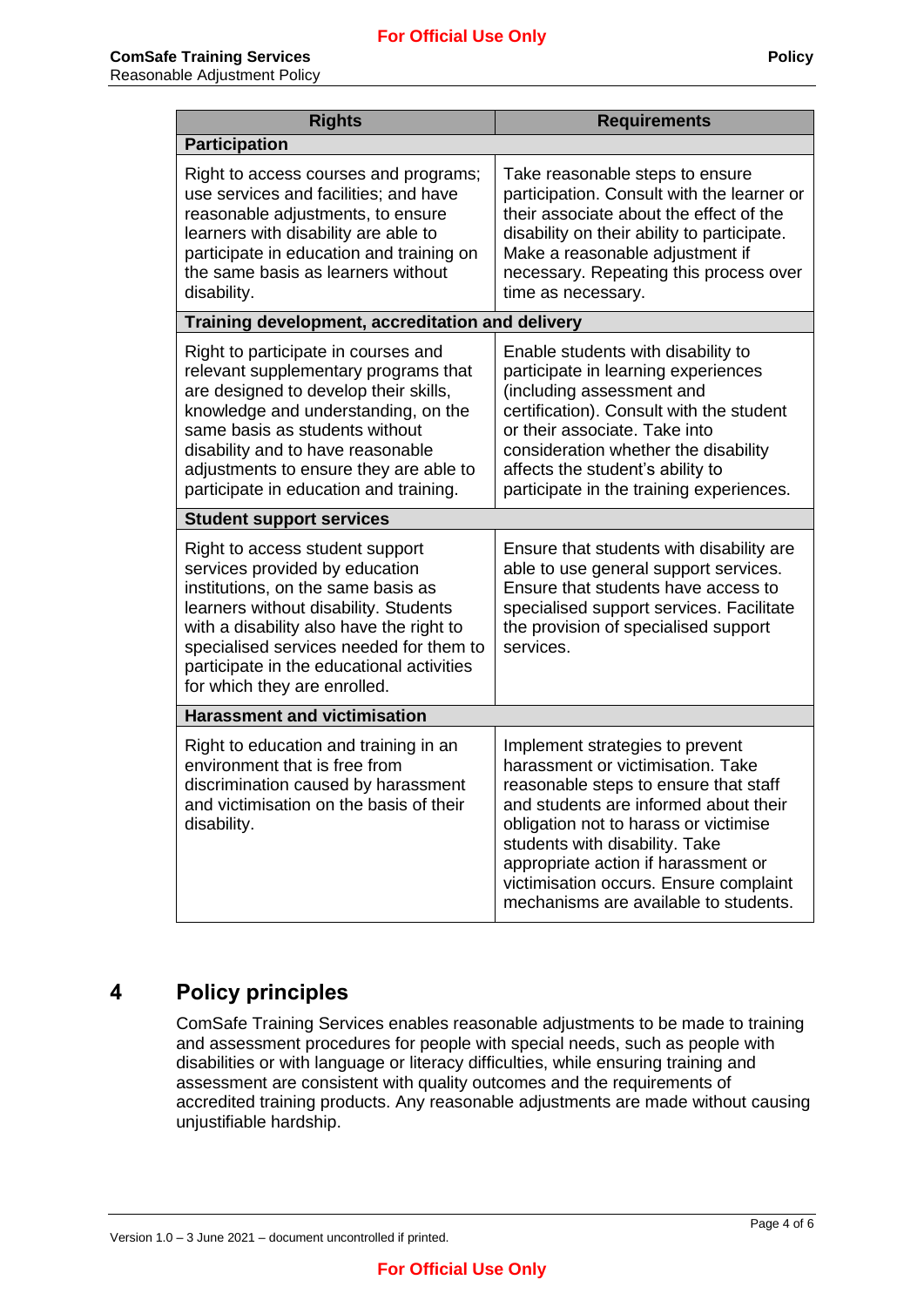## <span id="page-4-0"></span>**5 Policy implementation**

An adjustment is reasonable in relation to a student with a disability if it balances the interests of all parties affected. In assessing whether a particular adjustment for a student is reasonable, ComSafe Training Services reviews the relevant circumstances and interests, including the following:

- The student's disability
- The views of the student or the student's representative
- The impact of the adjustment on the student, including the effect on the student's:
	- Ability to achieve the training outcomes; and
	- Ability to participate in the training program; and
	- Independence.
- The effect of the proposed adjustment on any other affected parties, including ComSafe Training Services personnel and other students
- The cost and benefits of making the adjustment.

The purpose of reasonable adjustment is to make it possible for students to participate fully. It is not to give students with a disability an advantage over others, to change program standards or outcomes, or to guarantee success. A reasonable adjustment in a training and assessment activity needs to be justifiable and uphold the integrity of the training product.

## <span id="page-4-1"></span>**6 Monitoring and review**

This procedure is subject to systematic review, evaluation and improvement, including annual review and ongoing feedback from stakeholders.

## <span id="page-4-2"></span>**7 Privacy**

We respect your rights to privacy under the Privacy Act 1988 and we comply with all the Privacy Act's requirements in respect of the collection and management of your personal information. A copy of the Privacy Act can be obtained on "ComLaw" and further information on FRNSW Privacy Policy can be obtained on [http://www.fire.nsw.gov.au/page.php?id=465.](http://www.fire.nsw.gov.au/page.php?id=465) In relation to the Unique Student Identifier (USI) ComSafe is bound by the Australian Privacy Principles (APPs) in the Privacy Act 1988. ComSafe collects personal information that is reasonably necessary for, or directly related to, its functions and activities pursuant to the Student Identifiers Bill 2014.

ComSafe adheres to the NSW State Records Act 1998 and as a Registered Training Organisation (RTO) registered by ASQA, we are required to securely retain our accredited training documentation. We do not sell our client details to other organisations. The information collected on the enrolment form is for the purposes of processing your registration, participant identification, creating and maintaining participant records, reporting demographics to ASQA and assisting us in improving our service to our clients.